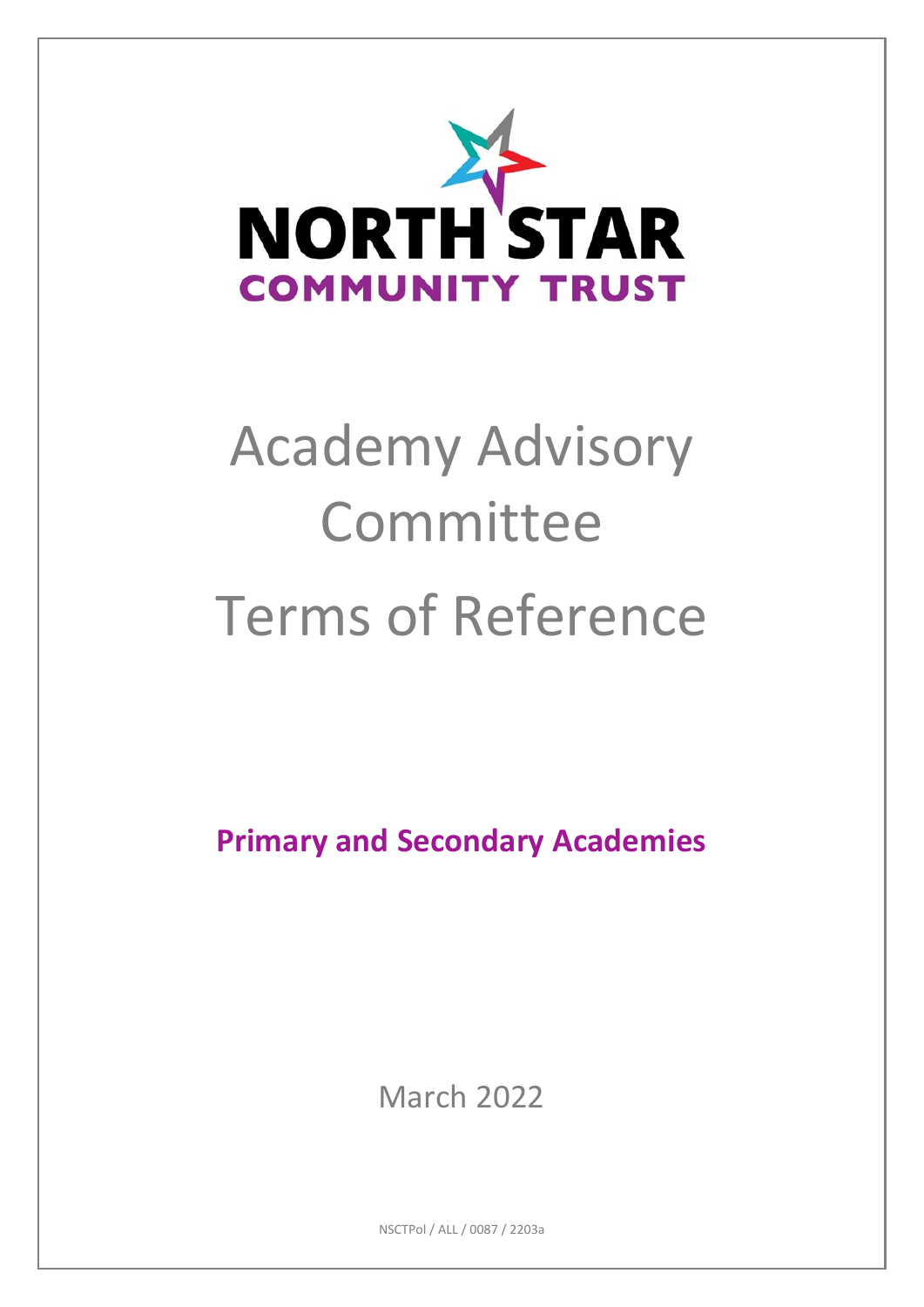# **Purpose and scope**

Advisory committees are not responsible for operational issues. They act as a 'critical friend' by: -

- providing strategic governance support to ensure pupils receive the best possible education
- monitoring and evaluating school performance
- providing support and challenge to the head teacher and senior leadership team
- engaging with the wider community

## **Composition of the academy advisory committee**

Academy advisory committees will comprise at least seven members as follows: -

## **1 x Co-opted education governor**

- Education governors will have school senior leadership team experience and will usually be appointed by Trustees / the CEO. This post will be designated as 'Chair'.
- They will be neither a member of staff nor a parent of an academy pupil. They may be a Trustee if they have the education experience the role requires.

#### **2 x Co-opted community governors** (with option to expand**[1](#page-1-0)** to a maximum of 4)

- Any potential new co-opted governors must satisfy the existing advisory committee that they have the requisite skills to effectively govern the academy prior to co-option.
- Co-opted governors are appointed to the advisory committee by the governance team / CEO
- So long as they meet the criteria and are not also a member of Trust staff, one co-opted governor may be the parent of a child who is on roll at another academy within the Trust

#### **3 x Parent governors** (with option to expand**<sup>1</sup>** to a maximum of 5)

- Any potential new parent governors must satisfy the existing advisory committee that they have both a willingness to participate and ideally some useful skills / experience to assist support the academy.
- Parent governors shall be appointed by election unless the number nominated / interested in joining the advisory committee is fewer or equal to the number of vacancies available.
- Must be a parent of a child attending the academy to which the advisory committee relates.
- If they wish to, a parent governor may serve out their term of office once their child leaves the academy so long as there are always two parent governors of current, on roll pupils.
- Should an elected parent governor later become employed by the Trust, they must step down from their role as governor.

#### **1 x Staff governor**

**.** 

• One staff governor will be the Head teacher of the academy, appointed '*ex officio*'.

<span id="page-1-0"></span>**<sup>1</sup>** Where governors choose to elect / appoint any additional parent / co-opted community governors, consideration must be given to the overall 'parent to co-opted community governor ratio' so that there is fair representation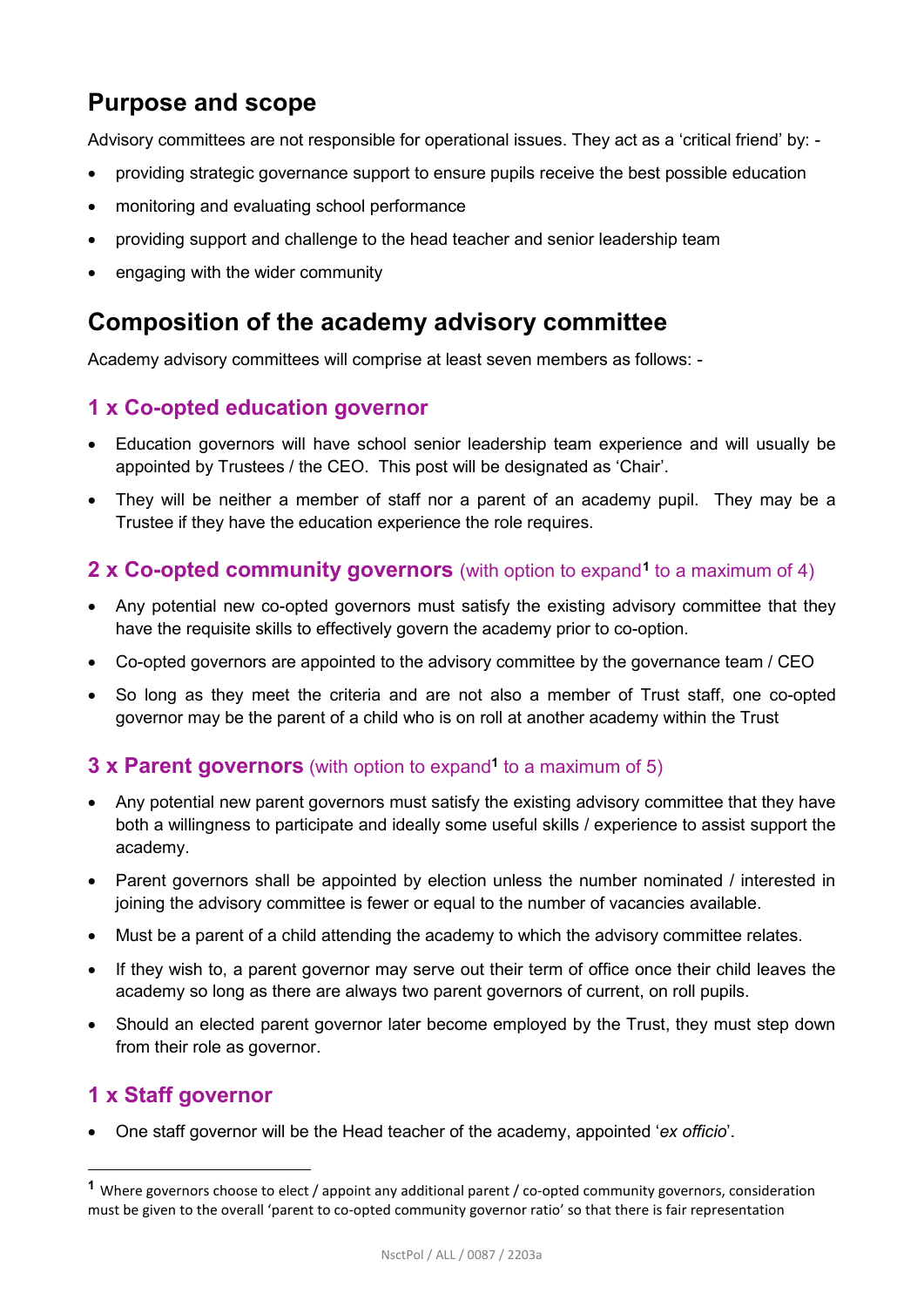# **Term of office**

- Other than the Head teacher, the standard term of office for advisory committee governors will be 4 years at which point re-appointment / re-election is required.
- The maximum length of service will be two terms of office, subject to possible extension as agreed by the Board of Trustees.

## **Roles and responsibilities of the academy advisory committee**

The Board of Trustees requires each academy advisory committee to develop effective working practices relative to each academy's development plan objectives and targets: -

- review outcomes for pupils, their attainment and progress (including pupil premium and sports premium where appropriate)
- monitor and challenge implementation of LAC policies / performance of LAC pupils
- monitor and challenge implementation of SEND policies / performance of SEND pupils
- monitor and challenge implementation of statutory safeguarding obligations and policies
- monitor implementation of pupil / student behaviour policies
- monitor and review the quality of teaching, leadership and management
- regularly review / make recommendations with regard to the Accessibility Plan
- through the Chair, make recommendations / observations to the NSCT Board re: staffing and budget
- support parent communication and community engagement
- monitor and review pupil enrichment (e.g. trips and visits, breakfast and after school clubs, extracurricular activities, funding opportunities)
- to form a panel of governors**[2](#page-2-0)** at Stage 3 of the complaints procedure
- where required, co-opted governor to lead on complaints at Stage 3 (or where required by the CEO to oversee Stage 2.5) of the complaints procedure
- in line with the DfE statutory quidance on Exclusions form maintained schools, academies and [pupil referral units in England,](https://www.gov.uk/government/publications/school-exclusion) governors to form a panel of governors**[3](#page-2-1)** to consider reinstatement of a permanently excluded pupil or when the total number of fixed term exclusion days exceeds 15 in a term.

A co-opted governor should lead on the exclusion panel.

 $\overline{a}$ 

As per the statutory guidance, governors are also required to meet following less severe exclusion penalties and / or where a parent requests that they do so. On these occasions governors do not have powers to decide whether to reinstate the pupil.

<span id="page-2-0"></span>**<sup>2</sup>** One panel member must always be fully independent from the academy to which the complaint relates.

<span id="page-2-1"></span>**<sup>3</sup>** It is good practice to attempt to ensure one panel member is fully independent from the academy to which the exclusion relates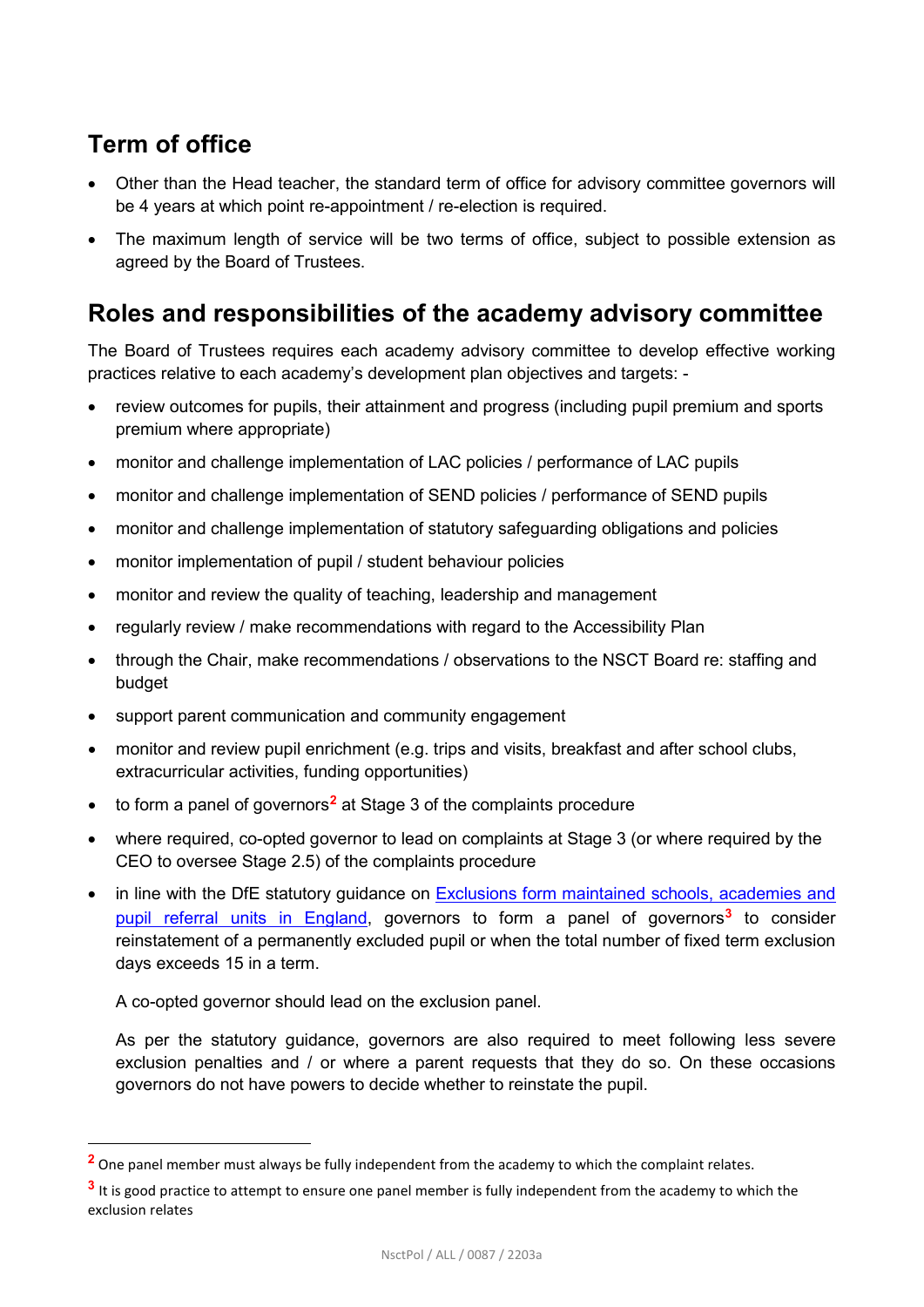# **Academy advisory committee termly cycle**

- The Chair will meet with / contact the parent and co-opted governors in order to agree:
	- the purpose and date(s) for that term's assessment and review
	- agenda items for the end of term meeting
	- tasks / purpose of school visits for governors including expected deadline for completion and reporting of any findings (and to whom)
- The parent and co-opted community governors will provide the education specialist(s) with the findings of their visits / reports
- The head teacher will provide reports / data to the advisory committee
- The Chair will undertake a termly assessment and review of the academy and will collate both their and the parent / co-opted community governor's findings
- Findings will be presented / discussed at the termly meeting along with the head teacher's report (and will be presented to the Trust Education Performance Committee as required)

## **Meeting etiquette**

- The advisory committee will meet as often as is necessary to fulfil its responsibilities but at least once per academic term;
- In addition to the head teacher (or school representative), the quorum for academy advisory committee meetings shall comprise three governors; of which one should be co-opted;
- The Chair leads on and sets agenda items:
- Should any conflict specific to a meeting agenda item or relationship arise, governors must remove themselves from that part of the meeting;
- When decisions requiring a vote are raised, each member of the advisory committee will have one equal vote. Where there is an equal division of votes, the casting vote resides with the Chair. Attendance / voting cannot be by proxy but may be made by electronic means (e.g. conference or video conference call);
- Any member of the advisory committee may request that the Chair invites additional guests to attend or contribute to a meeting (but this person will not have any voting privileges);
- Resignations (actual or planned) should be announced at meetings. Any resignation does not become formal until approved and recorded in the meeting minutes.

## **Administration timescales**

- As final meeting agendas and supporting papers should be distributed to the advisory committee at least one week prior to the meeting, the Chair / Head teacher should ensure that these are prepared and provided to the governance support team in advance.
- It is expected that each member of the advisory committee will have read the papers in advance of the meeting.